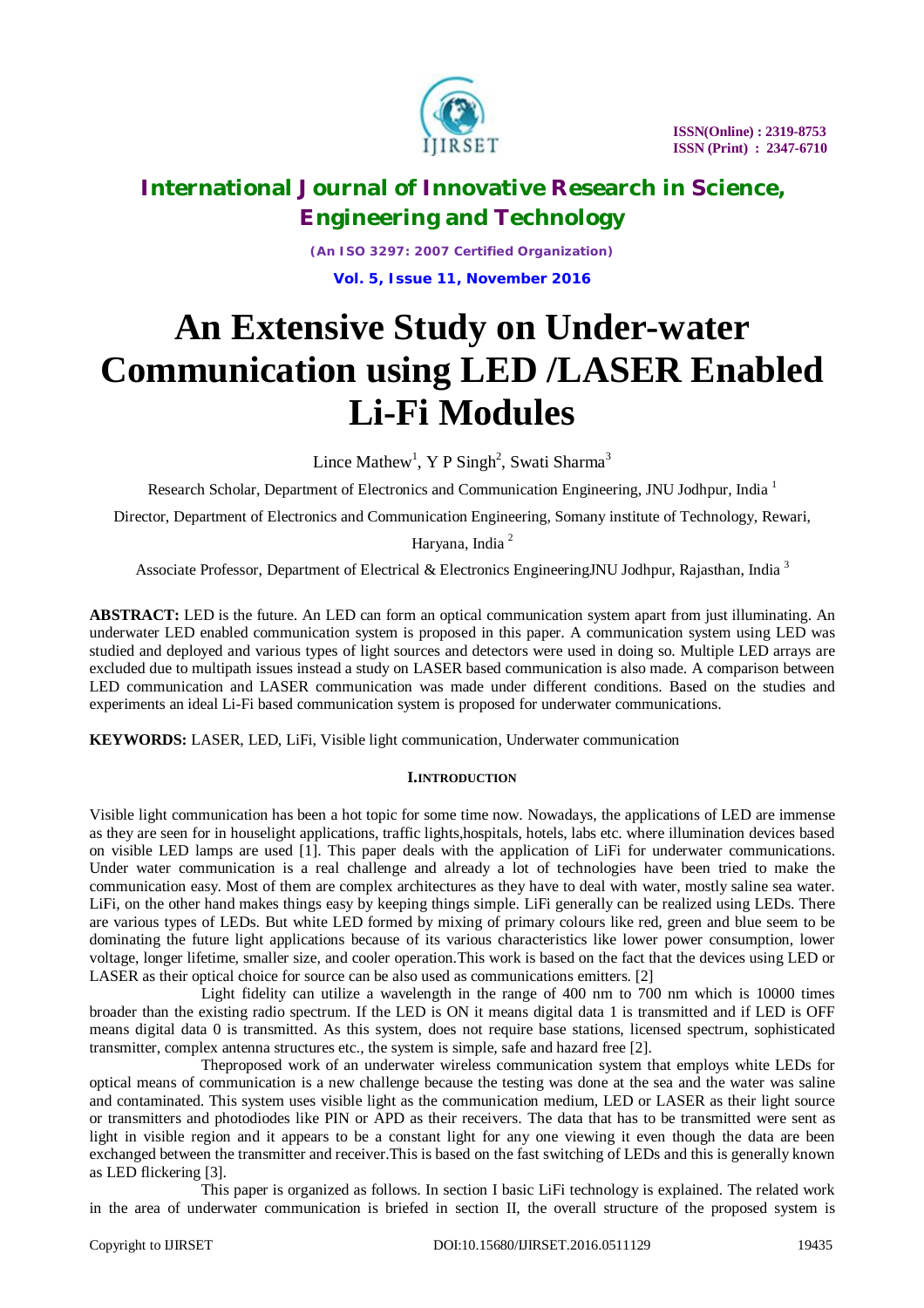

*(An ISO 3297: 2007 Certified Organization)*

### **Vol. 5, Issue 11, November 2016**

discussed in section III. In section IV, general description is organized. The feature experimental set up is detailed and is shown in section V, the influenceof interference is discussed along with other possible issues is shown is section VI. In section VII, the findings are discussed. Finally, ourconclusions are given in section VIII.

#### **II. RELATED WORK**

There are some methods adopted by different technologies to enable wireless data transfer possible through lifi for underwater applications. Some involving the communication between source and receiver using LASER technologies with the help of modulation schemes. Some using microcontrollers and some without any micro devices[5]. There were experiments using water tank and light sources and receivers and this is done for experimental purpose only. In one of such cases where micro controller is involved, theuser will send the data from PC or Laptop, and then it will be passed to the microcontroller. The micro controller will drive the light source. The light source which can be an LED panel or LASER are fitted inside the water tank. The source is fully protected from water by proper waterproof coating. Switching is possible with the sources depending upon our requirement. The tank that we have used is of average length such as 1 foot. The tank canbe filled by clear water or saline water. At the other side the photodiode is also fitted inside the water tank similar to the source. As LOS is mandatory the photodiode is properly aligned with the light source. Photodiode senses the data and it is passed to the microcontroller, and further is obtained on PC or Laptop which is at the other end [6][7].



#### **III.THE PHYSICAL STRUCTURE OF THE LI-FI SYSTEM**

Fig1. Basic block schematic of LiFi enabled system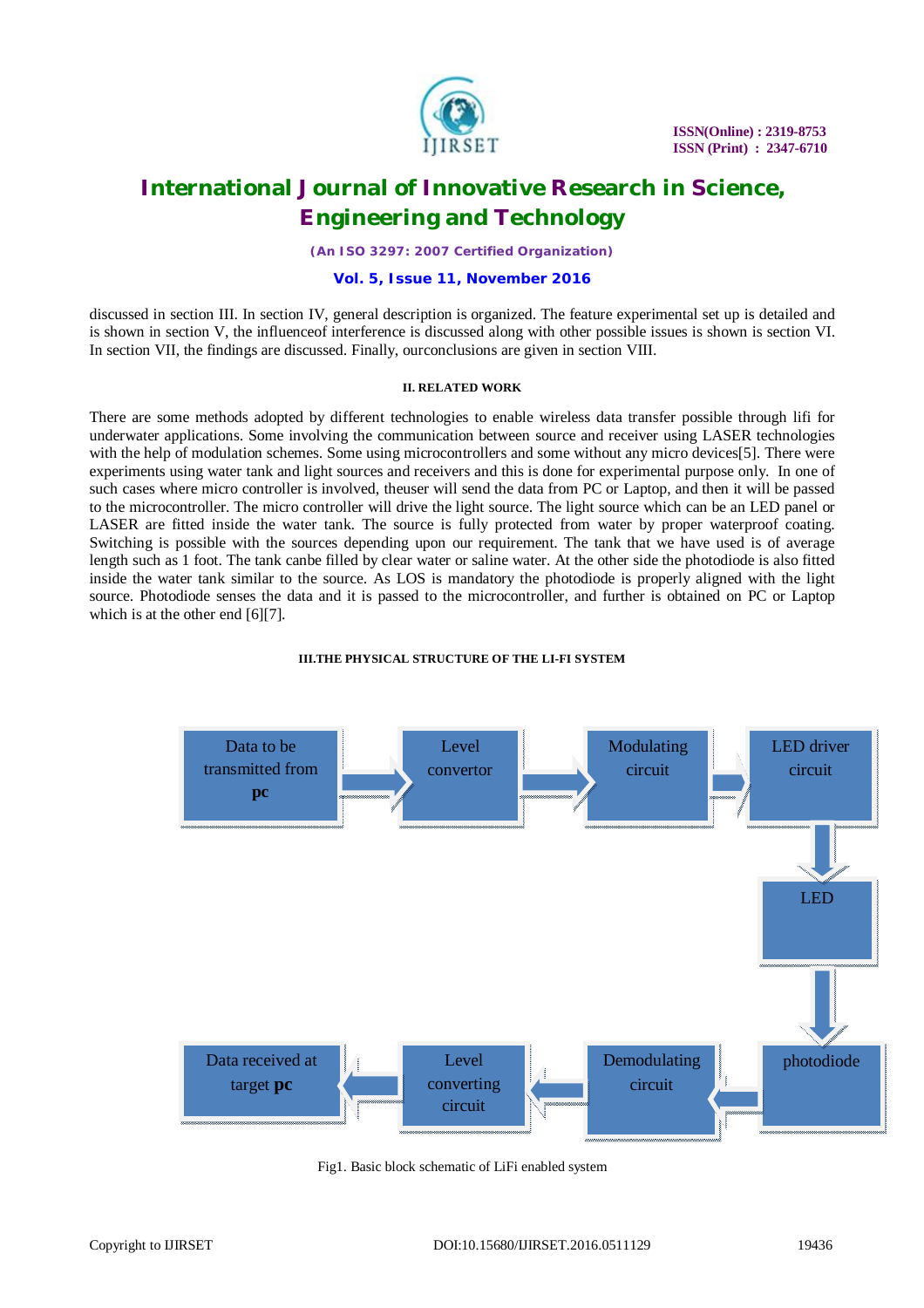

*(An ISO 3297: 2007 Certified Organization)*

### **Vol. 5, Issue 11, November 2016**

The block diagram consists of the data that has to be transferred to the LED should reach the LED after proper levels of conversion and modulation. There can be an array of LEDs if we wish to communicate at different levels, different wavelengths and different speeds.If an LED with high density has been deployed, there are chances that the receiver may not be able to receive properly due to multipath problems.Attenuation in underwater may be due to absorption by materials contaminating thewater, scattering by suspended particles etc. All theseissues cause the received data to be inadequate or inaccurate. At the receiver end, the data will be received in the form of light and will be converted to electrical form by the photo diodes. This data is converted to the levels understood by the target pc after proper demodulation of received data stream.

#### **IV. GENERAL DESCRIPTION**

Under water is the communication medium. A small 20 micro meter white LED is the source of light and the silicon based photo diode is used for the realization of the system. LASER can also be used as an alternative for LED. The transmitter will be sending signal pulses around 10 ns duration. This light is allowed to fall in the photo diode and by using the interference filter, any possible stray of radiation can be omitted. These are then fed to the demodulator and then to the PC for signal restoration.

#### **V. EXPERIMENTAL SET UP**

The information from a personal computer (PC) in any kind of format is first coded into a string of pulse electrical signals by microcontroller (MCU) using the interface circuit. These signals drive LED using a LED driver circuit. As a result,there will be signal conversion from electronic to optical level. Due to flickering property of LEDs, the information and light will only be appearing as normal light from an LED for an observer.This information is then send over the channel depending on the various channels we have to experiment on. Our channels include, air, fresh and saline water. At the receiver, the photodiode will detect the optical signal and then convert into electrical signal. The signals thus detected can be amplified using an amplifier setup.The data thus receiver after amplification or signal processing will be send to the PC receiver using the RS -232 interface. The experiment is repeated in 3 different scenarios.

### **VI. THE EFFECT OF INTERFERENCE**

The effect of interference is high as the communication is involving light. The communication is limited by factors like distance, number of proper receivers, effect of saline water in underwater communications etc. Different digital modulation schemes are deployed to reduce the signal error rate and enhance the received signal power. The underwater communication was a real challenge due to the effect of saline water. The distance measured between transmitter and receiver was different in clear water and saline water. Its due to the saline nature of water. The results are plotted in table no 1.

### **VII. SIMULATION AND RESULTS**

There should be line of sight between the transmitter and receiver. Else the communication will be suspended[8]. The speed of transmission and the size of LED are related inversely. A simple microchip LED can generate speeds upto 150 Mbps. A LED smaller than that can generate speeds in Giga Hertz range. The field of view should be less to have a better performance. Field of view is the angle of spread from the light source. Variation of intensity is a challenging factor which is depending on the distance between transmitter and receiver. When we increased the current to the LED, the intensity was good and it yielded better results. But it will damage the LED[9].When LEDs (white LED) are used for communication, the range was very less; in the order of centimetres. When replaced by LASER (650 nm red dot) the range substantially increased to several meters.

The effect of natural light was found minimal as the receiver is capable of distinguishing the flickering of LED from natural light. Still, experiments in dark environment gave fast and clear results. The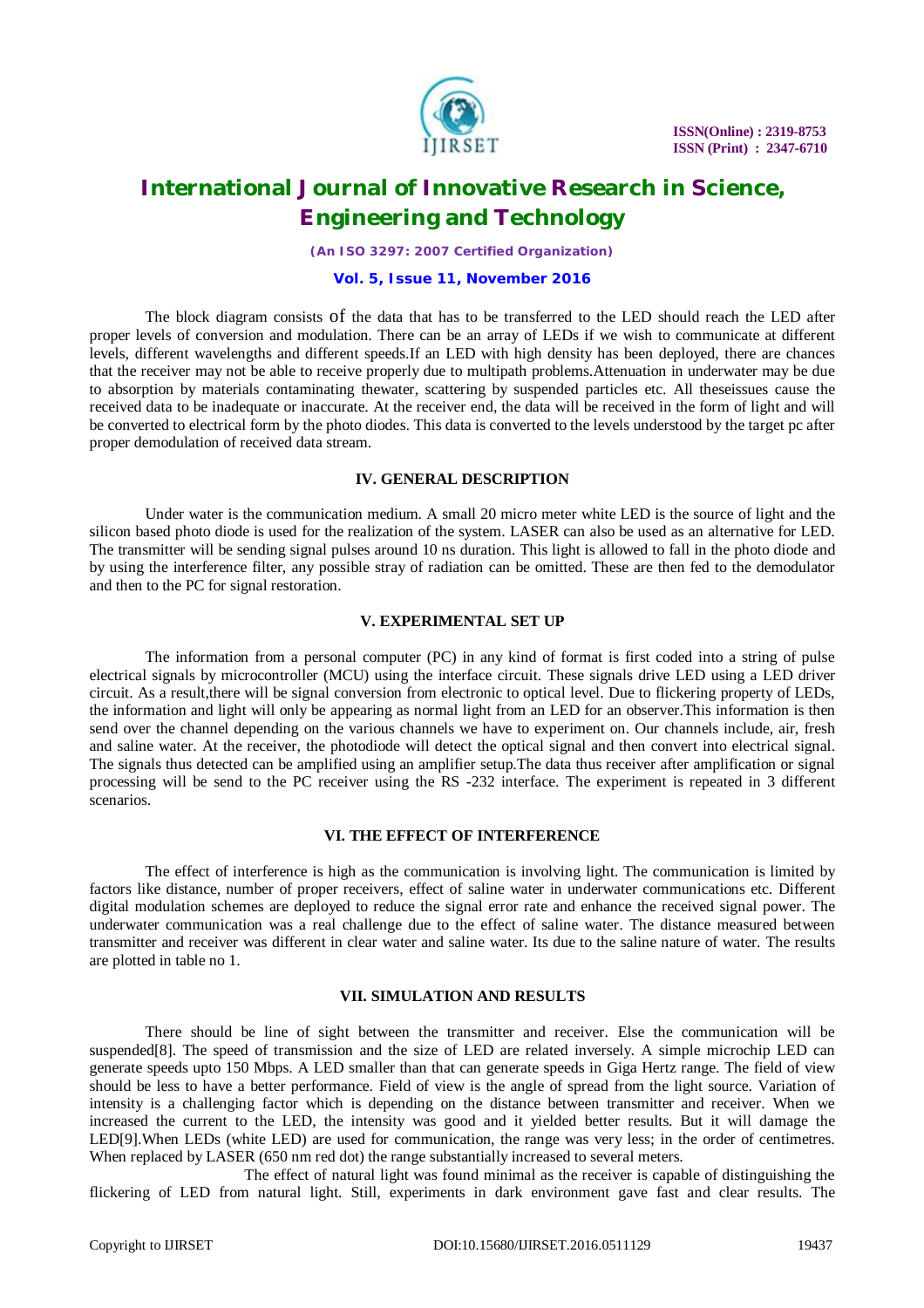

*(An ISO 3297: 2007 Certified Organization)*

### **Vol. 5, Issue 11, November 2016**

temperature ranges while experiment was conducted was in the range of 25 to 30 degrees. When more LEDs were attached to the transmitter thus forming an array of LEDs, it is found that there is significant amount of Inter Symbol Interference in the received signal due to spread of the signal. The use of directive LEDs reduced the interference to a good level [10][11].

The number of LEDs were then increased to three to see how the distance affects faithful reproduction [12]. The distance, as expected is a factor as the information was not received after a particular distance. The details are listed in the table. The PINphotodiode was used and MSM metal semiconductor Metal photodetectors were also used while testing. Omitted Avalanche photodiode due to cost.

| Distance between transmitter and Clear water (data status) |                | Saline water (data |
|------------------------------------------------------------|----------------|--------------------|
| receiver (cm)                                              |                | status)            |
|                                                            | Yes            | Yes                |
|                                                            |                |                    |
| 10                                                         | Yes            |                    |
|                                                            |                |                    |
| 15                                                         | Yes            | No                 |
|                                                            |                |                    |
| 20                                                         | N <sub>0</sub> | No                 |
|                                                            |                |                    |

|  |  |  | Table 1 Effect of saline water in visible light communication. |
|--|--|--|----------------------------------------------------------------|
|  |  |  |                                                                |

| Distance between photo diode and LEDs | <b>Faithful reproduction</b> |
|---------------------------------------|------------------------------|
| $\mathbf{1}$                          | Yes                          |
| $\mathfrak s$                         | Yes                          |
| 10                                    | Yes                          |
| 20                                    | Yes                          |
| 30                                    | Yes                          |
| 40                                    | Yes                          |
| 50                                    | No                           |

Table 2. Distance between transmitter and receiver outside water

From the tableit's clear that as the distance between source and receiver is increased above a limit, there can't be proper communication possible as its light fidelity based communication. We also measured signal intensity using an LED array and function generator setup and holding the receiver at a distance to measure the maximum distance of signal reception. The results are shown in the graph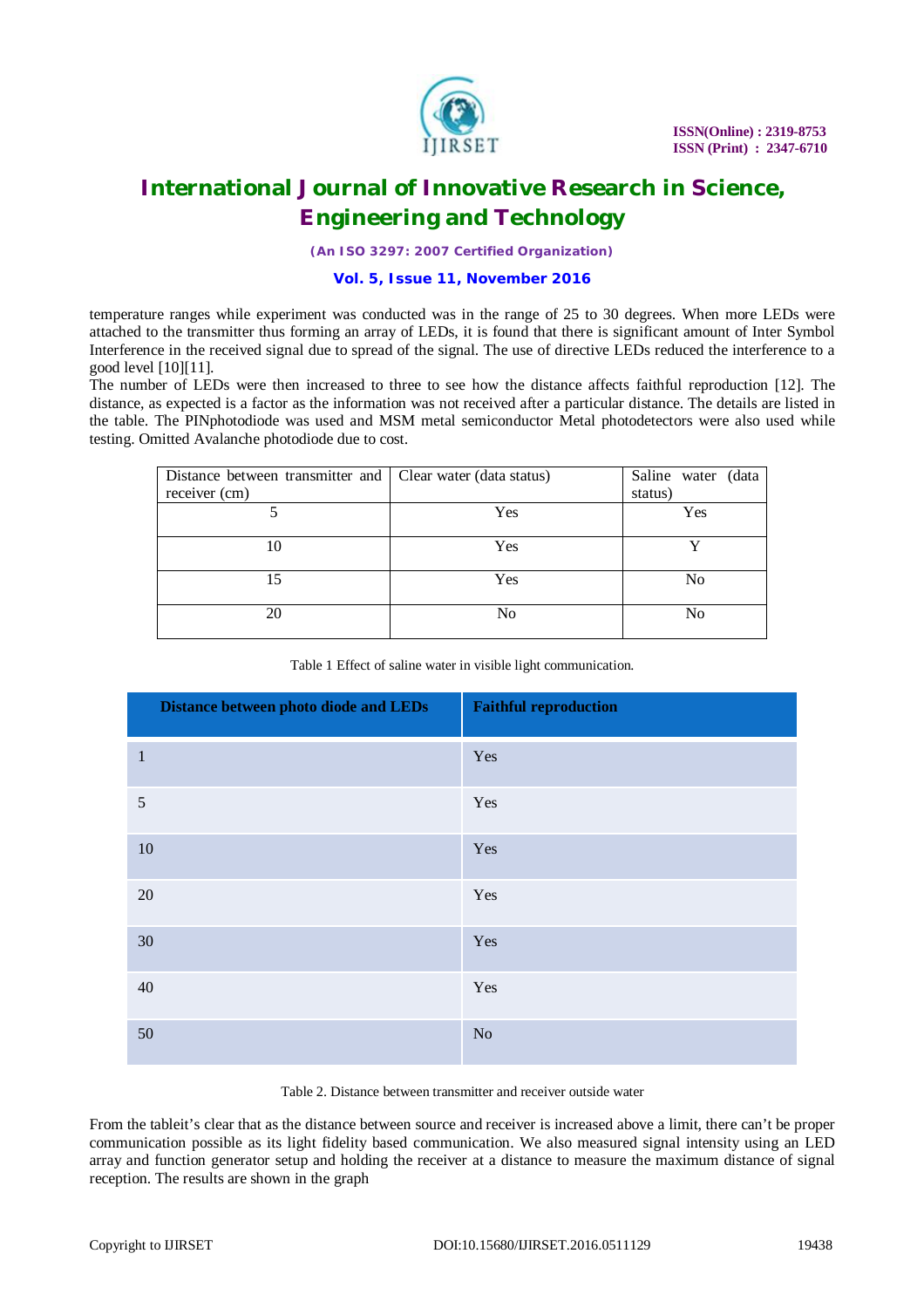

*(An ISO 3297: 2007 Certified Organization)*

**Vol. 5, Issue 11, November 2016**



Fig 2 Received signal strength with distance in cm

The received signal is in milli Volts and its plotted against distance in centimetres. There was minimal background noise as the transmitter and receiver were arranged properly.

The experiment is repeated underwater and the transmission distance was poor in the range of few centimetres. So repeated the same experiment with LASER to get a better result. The blue green LASER with a wavelength of 470-570 nm was used for the purpose. The result thus obtained is shown in graph. The measurement is made around 10 times and the number of successful data transmission were plotted for a distance of 1 meter between transmitter and receiver.



Fig 3. Faithful reproduction under water using LASER

The above figure shows the number of successful readings possible while trying with LASER as light source. When the distance is increased, the number of successful readings are reduced in number and understandably so as we are dealing with light fidelity.